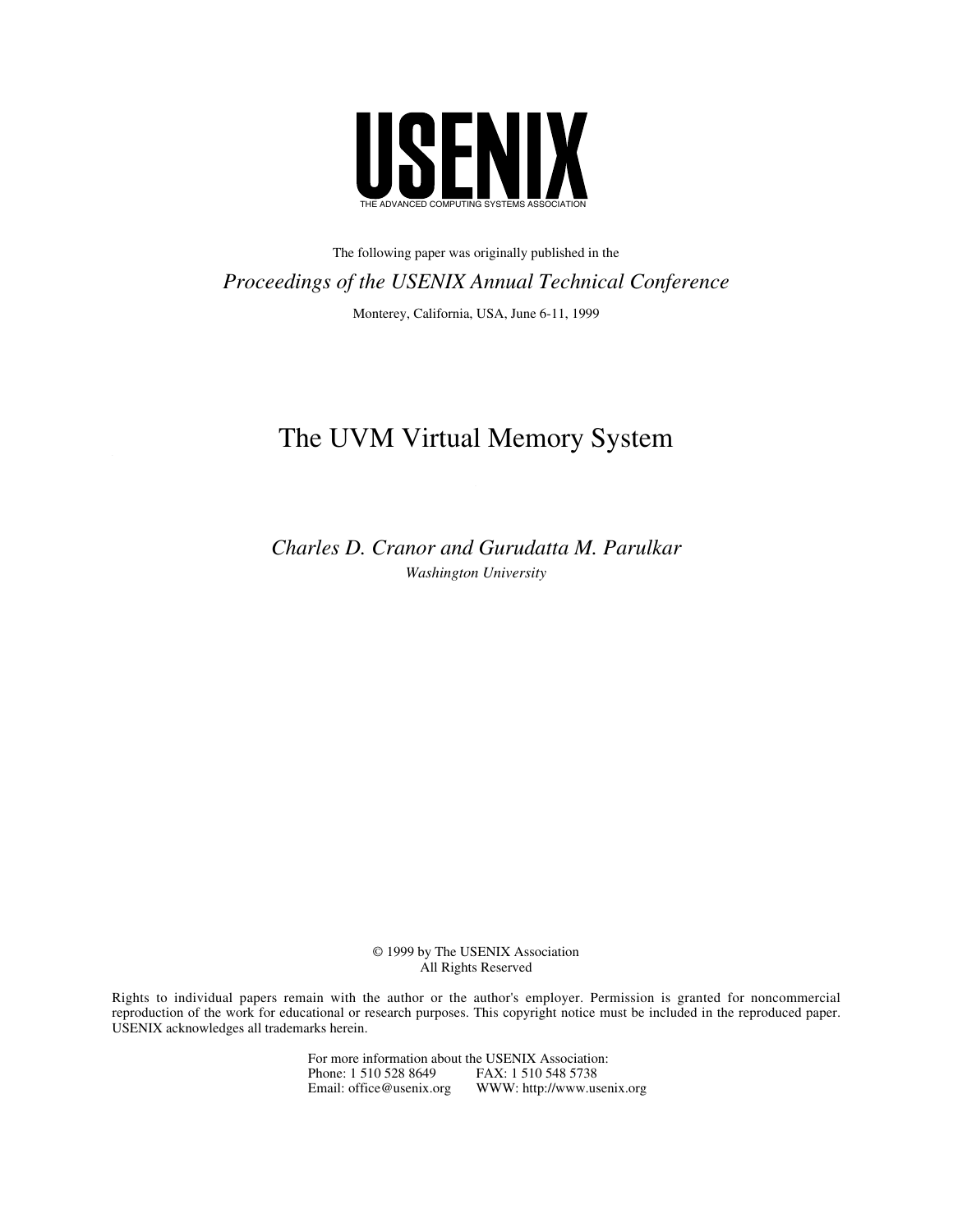## **The UVM Virtual Memory System**

Charles D. Cranor Gurudatta M. Parulkar

*Department of Computer Science Washington University St. Louis, MO 63130*

{chuck,guru}@arl.wustl.edu

### **Abstract**

We introduce UVM, a new virtual memory system for the BSD kernel that has an improved design that increases system performance over the old Mach-based 4.4BSD VM system. In this paper we present an overview of both UVM and the BSD VM system. We focus our discussion on the design decisions made when creating UVM and contrast the UVM design with the less efficient BSD VM design. Topics covered include mapping, memory object management, anonymous memory and copy-on-write mechanisms, and pager design. We also present an overview of virtual memory based data movement mechanisms that have been introduced in BSD by UVM. We believe that the lessons we learned from designing and implementing UVM can be applied to other kernels and large software systems. Implemented in the NetBSD operating system, UVM will completely replace BSD VM in NetBSD 1.4.

#### **1 Introduction**

In this paper we introduce  $UVM<sup>1</sup>$ , a new virtual memory system that replaces the 4.4BSD virtual memory system in BSD-based operating systems. UVM is the third generation BSD virtual memory system that improves the performance and reduces the complexity of the BSD kernel. UVM's improved performance is particularly useful to applications that make heavy use of VM features such as memory-mapped files and copy-on-write memory.

Versions of BSD prior to 4.4BSD used the old BSD-VAX virtual memory system that was tightly bound to the VAX architecture and lacked support for memorymapped files (mmap) and fine-grain data structure locking for multiprocessors. To address these issues, the old VAX-based VM system was replaced with a new VM system for 4.4BSD [12]. The 4.4BSD virtual memory system (BSD VM) is a modified version of the

virtual memory system that was written for Carnegie Mellon University's Mach operating system [18]. The BSD VM system features a clean separation of machinedependent functions, support for mmap, and fine-grain data structure locking suitable for multiprocessor systems.

## **1.1 Why Replace BSD VM?**

The BSD VM system has four main drawbacks that contributed to our decision to replace it: complex data structures, poor performance, no virtual memory based data movement mechanisms, and poor documentation.

The data structures and functions used by BSD to manage memory are complex and thus difficult to maintain. This is especially true of the structures used to represent copy-on-write mappings of memory objects. As memory objects are copied using the copy-on-write mechanism [2] (e.g., during a fork) they are linked together in lists called *object chains*. If left unchecked, use of the copy-on-write mechanism can cause object chains to grow quite long. Long object chains are a problem for two reasons. First, long object chains slow memory search times by increasing the number of objects that need to be checked to locate a requested page. Second, long object chains are likely to contain inaccessible redundant copies of the same page of data, thus wasting memory. If the BSD VM system allows too many pages of memory to be wasted this way the system's swap area will eventually become filled with redundant data and the system will deadlock. This condition is known as a *swap memory leak* deadlock. To avoid problems associated with long object chains, the BSD VM system attempts to reduce their length by using a complex *collapse* operation. To successfully collapse an object chain, the VM system must search for an object that contains redundant data and is no longer needed in the chain. If a redundant object is found, then it is either bypassed or discarded. Note that even a successfully col-

<sup>&</sup>lt;sup>1</sup>Note that "UVM" is a name, not an acronym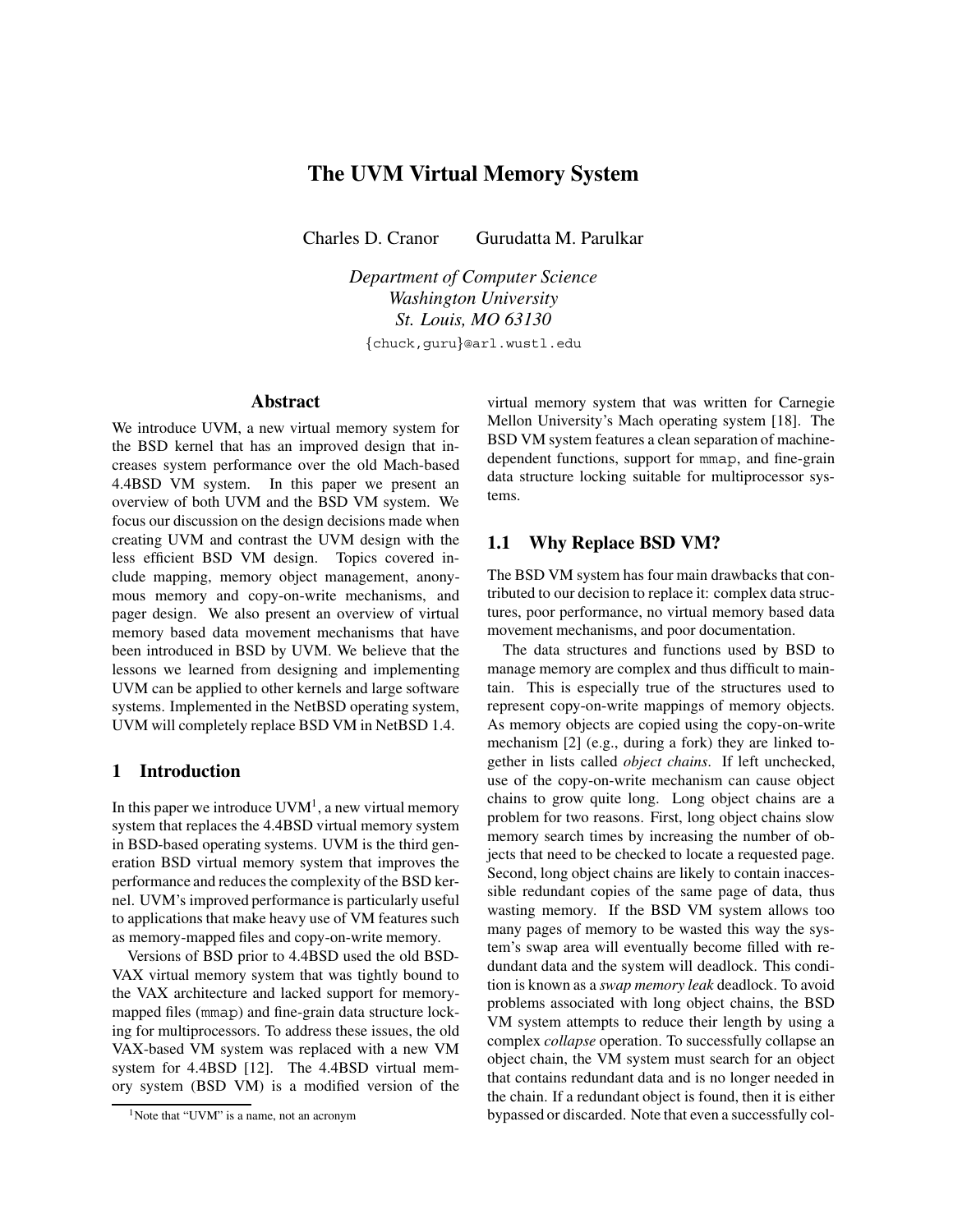lapsed object chain can still contain inaccessible redundant pages. The collapse operation can only repair swap memory leaks after they occur, it cannot prevent them from happening.

BSD VM exhibits poor performance due to several factors. First, the overhead of object chain management slows down common operations such as page faults and memory mapping. Second, I/O operations in BSD VM are performed one page at a time rather than in more efficient multi-page clusters, thus slowing paging response time. Third, BSD VM's integration into the BSD kernel has not been optimized. For example, unreferenced memory-mapped file objects are cached at the I/O system (vnode) layer and redundantly at the virtual memory layer as well. Finally, several virtual memory operations are unnecessarily performed multiple times at different layers of the BSD kernel.

Another drawback of the BSD VM system is its lack of virtual memory based data movement mechanisms. While BSD VM does support the copy-on-write mechanism, it is not possible in BSD VM for the virtual memory system to safely share memory it controls with other kernel subsystems such as I/O and IPC without performing a costly data copy. It is also not possible for processes to easily exchange, copy, or share chunks of their virtual address space between themselves.

Finally, the BSD VM system is poorly documented. While some parts of the BSD kernel such as the networking and IPC system are well documented [20], the BSD VM system lacks such detailed documentation and is poorly commented. This has made it difficult for developers of free operating systems projects such as NetBSD [17] to understand and maintain the 4.4BSD VM code.

#### **1.2 The UVM Approach**

One way to address the shortcomings of the BSD virtual memory system is to try and evolve the data structures and functions BSD inherited from Mach into a more efficient VM system. This technique has been successfully applied by the FreeBSD project to the BSD VM system. However, the improved VM system in FreeBSD still suffers from the object chaining model it inherited from BSD VM. An alternative approach is to reimplement the virtual memory system, reusing the positive aspects of the BSD VM design, replacing the parts of the design that do not work well, and adding new features on top of the resulting VM system. This is the approach we used for UVM. In UVM we retained the machine-dependent/machine-independent layering and mapping structures of the BSD VM system. We replaced the virtual memory object, fault handling, and pager code. And, we introduced new virtual memory based data movement mechanisms into UVM. When combined with I/O and IPC system changes currently under development, these mechanisms can reduce the kernel's data copying overhead.

UVM's source code is freely available under the standard BSD license. UVM was merged into the NetBSD operating system's master source repository in early 1998 and has proven stable on the architectures supported by NetBSD including the Alpha, I386, M68K, MIPS, Sparc, and VAX. UVM will appear as the official virtual memory system of NetBSD in NetBSD release 1.4. A port of UVM to OpenBSD is also in progress.

In this paper we present the design and implementation of the UVM virtual memory system, highlighting its improvements over the BSD VM design. In Section 2 we present an overview of BSD VM and UVM. In Sections 3, 4, 5, 6, and 7 we present the design of UVM's map, object, anonymous memory, pager, and data movement facilities, respectively. In Section 8 we present the overall performance of UVM. Section 9 contains related work, and Section 10 contains our concluding remarks and directions for future research.

## **2 VM Overview**

Both BSD VM and UVM can be divided into two layers: a small machine-dependent layer, and a larger machineindependent layer. The machine-dependent layer used by both BSD and UVM is called the *pmap* layer. The pmap layer handles the low level details of programming a processor's MMU. This task consists of adding, removing, modifying, and querying the mappings of a virtual address or of a page of physical memory. The pmap layer has no knowledge of higher-level operating system abstractions such as files. Each architecture supported by the BSD kernel must have its own pmap module. Note that UVM was designed to use the same machine-dependent layer that BSD VM and Mach use. This allows pmap modules from those systems to be reused with UVM, thus reducing the overhead of porting a UVM-based kernel to a new architecture.

The machine-independent code is shared by all BSDsupported processors and contains functions that perform the high-level operations of the VM system. Such functions include managing a process' file mappings, requesting data from backing store, paging out memory when it becomes scarce, managing the allocation of physical memory, and managing copy-on-write memory. Figure 1 shows the five main abstractions that correspond to data structures in both BSD VM and UVM that the activities of the machine-independent layer are centered around. These abstractions are:

**virtual memory space:** describes both the machinedependent and machine-independent parts of a pro-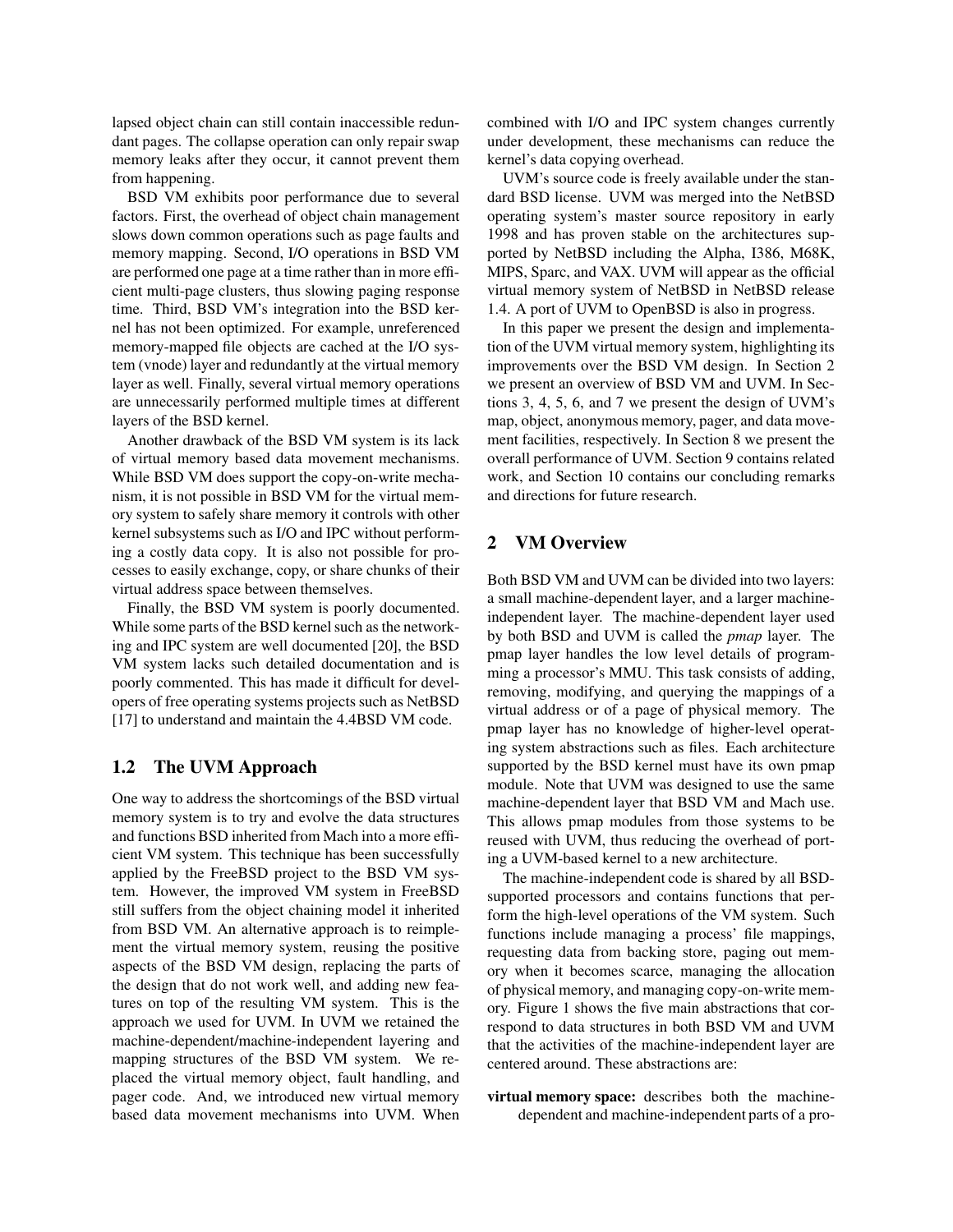

Figure 1: The five main machine-independent abstractions. The triangles represent memory objects, and the solid circles within them represent pages. A memory object can contain any number of pages. Note that the text and data areas of a file are different parts of a single object.

cess' virtual address space. The vmspace structure contains pointers to a process' pmap and memory map structures, and contains statistics on the process' memory usage.

- **memory map:** describes the machine-independent part of the virtual address space of a process or the kernel. Both BSD VM and UVM use map (vm\_map) structures to map memory objects into regions of a virtual address space. Each map structure on the system contains a sorted doubly-linked list of *entry* structures. Each entry structure contains a record of a mapping in the map's virtual address space. This record includes information such as starting and ending virtual address and a pointer to the memory object mapped into that address range. The entry also contains the attributes of the mapping. Attributes include protection, memory usage pattern (advice), and wire count. The kernel and each process on the system have their own map structures to handle the allocations of their virtual address space.
- **memory object:** describes a file, a zero-fill memory area, or a device that can be mapped into a virtual address space. Memory objects contain a list of pages that contain data from that object. In BSD VM, a memory object consists of one or more vm object structures. In UVM, a memory object consists of either a vm amap anonymous memory map structure or a uvm object structure (or both). The details of the handling of memory objects in both BSD VM and UVM are discussed in

Section 4 and Section 5.

- **pager:** describes how backing store can be accessed. Each memory object on the system has a pager that points to a list of functions used by the object to fetch and store pages between physical memory and backing store. Pages are read in from backing store when a process faults on them (or in anticipation of a process faulting on them). Pages are written out to backing store at the request of a user (e.g., via the msync system call), when physical memory is scarce, or when the object that owns the pages is freed.
- **page:** describes a page of physical memory. When the system is booted a vm page structure is allocated for each page of physical memory that can be used by the VM system<sup>2</sup>.

In Figure 1, the system has just been booted singleuser so there are only two processes (init and sh). The init process has four entries in its memory map. These entries map the process' text, data, bss, and stack. The entries are sorted by starting virtual address. Each entry describes a mapping of a memory object into init's address space. Note that a single memory object can be mapped into different areas of an address space. For example, the /sbin/init file is mapped into init's address space twice, once for the text and once for the data. These mappings must be separate because they have different protections. Each memory object has a list of pages containing its resident data, and a pointer to a pager that can transfer data between an object's pages and backing store. Note that each process' map structure has an associated pmap structure that contains the low-level machine-dependent memory management information (e.g., page tables) for that process' virtual address space.

When a process attempts to access an unmapped area of memory a page fault is generated. The VM system's page fault routine resolves page faults by locating and mapping the faulting page. In order to find which page should be mapped, the VM system must look in the process' map structure for the entry that corresponds to the faulting address. If there is no entry mapping the faulting address an error signal is generated. If an object is mapped at the faulting address, the VM system must determine if the requested data is already resident in a page. If so, that page can be mapped in. If not, then the fault routine must issue a request to the object's pager to make the data resident and resolve the fault.

<sup>2</sup>On a few systems that have small hardware page sizes, such as the VAX, the VM system has a page structure that manages two or more hardware pages. This is all handled in the pmap layer and thus is transparent to the machine-independent VM code.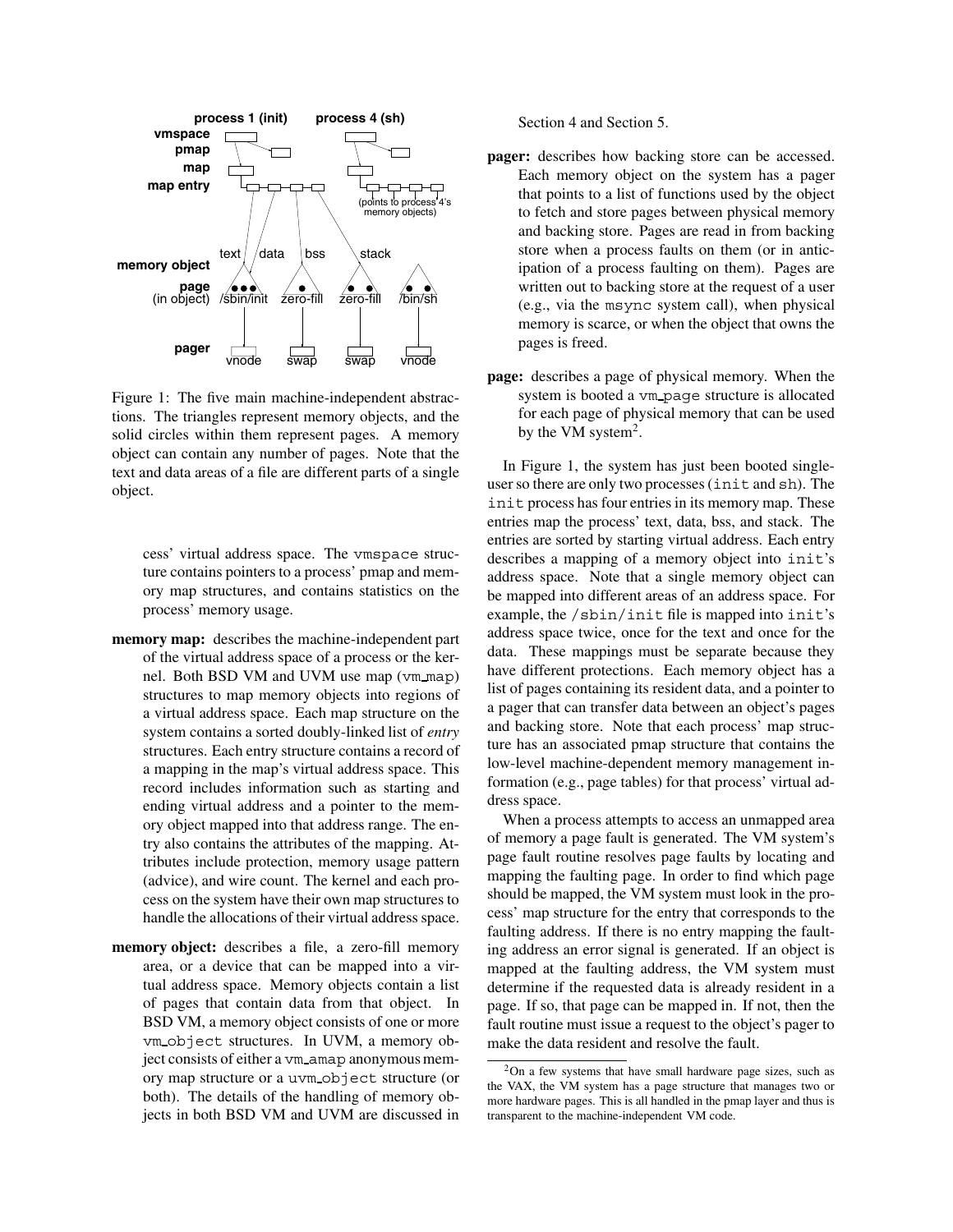The following sections examine the design and management of these five abstractions in more detail.

## **3 Memory Maps**

UVM introduces two important improvements to memory maps. First, we have redesigned the memory mapping functions so that they are more efficient and secure. Second, we have greatly reduced map entry fragmentation due to memory wiring.

## **3.1 Memory Mapping Functions**

The uvm\_map and uvm\_unmap functions are two of a number of functions that perform operations on maps. The uvm map function is used to establish a new memory mapping with the specified attributes. The uvm map function operates by locking the map, adding the mapping, and then unlocking the map. The BSD VM system does not have an equivalent function to uvm map. Instead, BSD VM provides a function that establishes a mapping with default attributes and a set of functions that change the attributes of a mapping. This is both inefficient and insecure. It is inefficient because it requires extra map locking and lookup steps to establish a mapping with non-default values. For example, the default BSD VM protection is read-write, and thus establishing a read-only mapping under BSD VM is a two step process. First, the mapping must be established with the default protection. Second, the map must be relocked and the desired mapping located again in order to change its protection from read-write to read-only. Note that when establishing a read-only mapping, there is a brief period of time between the first and second step where the mapping has been fully established with a read-write protection. Under a multithreaded kernel two threads sharing the same address space could exploit this window to bypass system security and illegally modify read-only data.

Both BSD VM and UVM have unmap functions with the same API, however the internal structure of these two functions differ. The BSD VM unmap function keeps the target map locked for a longer period of time than necessary, thus blocking other threads from accessing it. In BSD VM, an unmap operation is performed by locking the map, removing the requested map entries, dropping the references to the mapped memory objects, and then unlocking the map. Though the map is locked throughout BSD VM's unmap operation, it really only needs to be locked when removing entries from the map. The target map does not need to be locked to drop references to memory objects (note that dropping the final reference to a memory object can trigger lengthy I/O operations). UVM's unmap function breaks the unmap operation into two phases. In the first phase the target map is locked while the requested map entries are removed. Once this is complete, the map is unlocked and the memory object references can be dropped. The second phase is done with the target map unlocked, thus reducing the total amount of time access to the target map is blocked.

## **3.2 Wiring and Map Entry Fragmentation**

Map entry fragmentation occurs when an area of virtual memory mapped by a single map entry is broken up into two or three adjoining pieces, each with their own map entry. Map entry fragmentation is undesirable for a number of reasons. First, the more entries a map has the longer it takes to perform operations on it, for example, searching the map for the proper entry when resolving a page fault. Second, the process of fragmenting a map entry can add overhead to a mapping operation. To fragment a map entry, new map entries must be allocated and initialized, and additional references to backing objects must be gained. Finally, in the case of the kernel, the total number of available map entries is fixed. If the kernel's pool of map entries is exhausted then the system will fail. While map entry fragmentation is unavoidable in many cases, it is clearly to the kernel's advantage to reduce it as much as possible.

Map entry fragmentation occurs when modifications are made to only part of an area of virtual memory mapped by an entry. Since all pages of virtual memory mapped by a single map entry must have the same attributes, the entry must be fragmented. For example, the adjoining text and data segments of the init process shown in Figure 1 must be mapped by separate map entries because they have different protections. Once a map entry has been fragmented neither BSD VM nor UVM will attempt to reassemble it in the unlikely event that the attributes are changed to be compatible.

One of the most frequent causes of map entry fragmentation is the wiring and unwiring of virtual memory. Wired memory is memory that must remain resident in physical memory, and thus cannot be paged out. In BSD, there are five ways for memory to be wired. Unlike BSD VM, UVM avoids map entry fragmentation and the penalties associated with it in four out of five of these cases by taking advantage of the fact that the wired state of a page is often stored in other areas of memory in addition to the entry mapping it, and thus there is no need to disturb the map structure. Memory is wired by the BSD kernel in the following cases:

 The memory used to store the kernel's code segment, data segment, and dynamically allocated data structures is wired to prevent the kernel from taking an unexpected page fault in critical code. Since this memory is always wired, there is no need for UVM to note this fact in the kernel's map structure.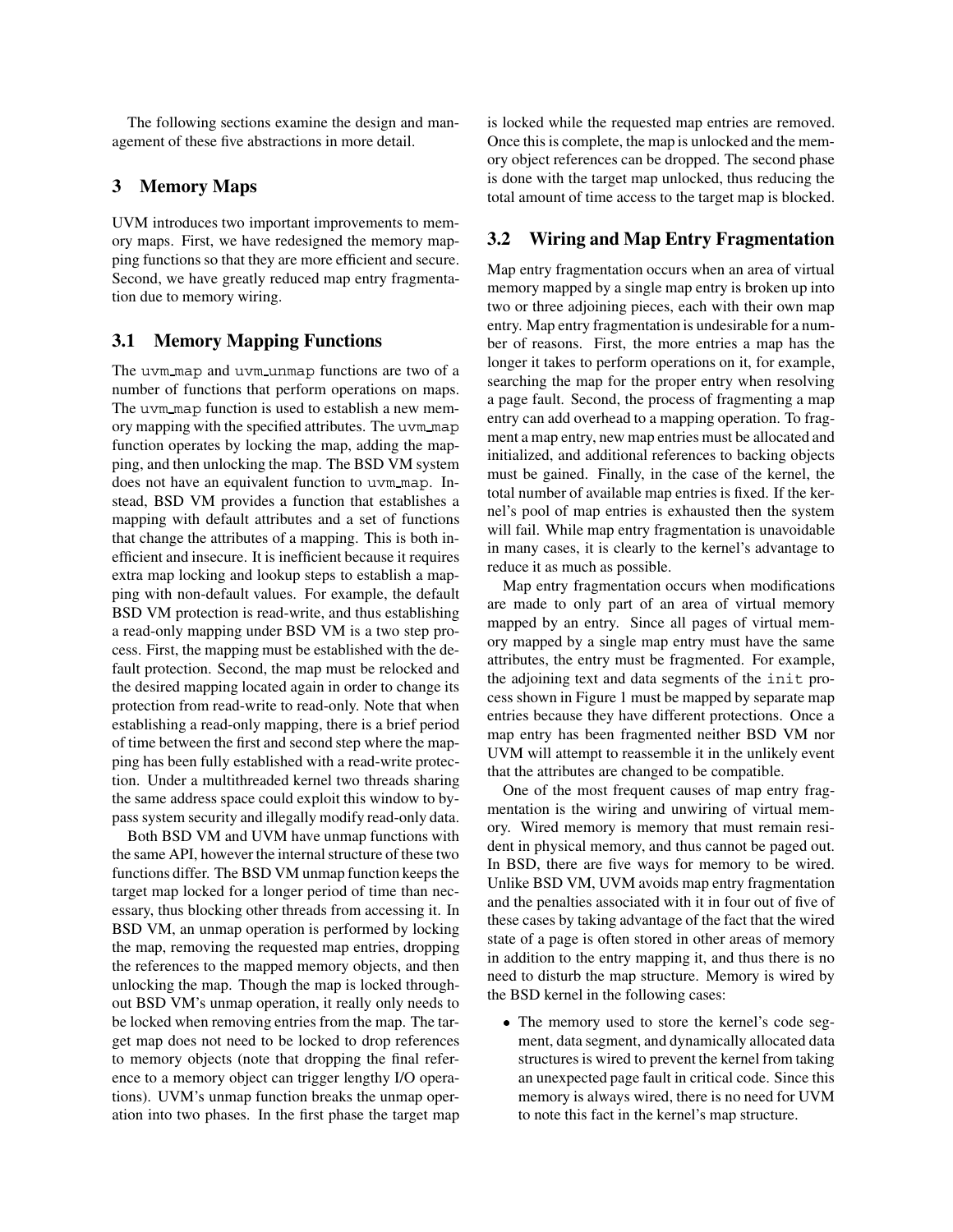- Each process on the system has a user structure containing its kernel stack, signal information, and process control block. A process' user structure must be wired as long as the process is runnable. When a process is swapped out its user structure is unwired until the process is swapped back in. In this case the wired state of the user structure is stored in the process' proc structure and there is no need for UVM to store it in the kernel's map as well.
- The sysctl system call is used to query the kernel about its status. The sysctl call temporarily wires the user's buffer before copying the results of the call to it. This is done to minimize the chances of a page fault causing inconsistent data to be returned. Rather than store the wired state of the user's buffer in the process' map, UVM stores this information on the process' kernel stack since the buffer is only wired while the sysctl operation is in progress.
- The kernel function physio is used to perform raw I/O between a device and a user process' memory. Like sysctl, physio temporarily wires the user's buffer while the I/O is in progress to keep it resident in physical memory. And like sysctl, UVM stores the wired state of the users' buffer on the process' kernel stack.
- The kernel provides the mlock system call to allow processes to wire their memory to avoid page faults in time-critical code. In this case the wired state of memory must be stored in the user process' map because there is no other place to store it.

In addition to these five cases, under the i386 architecture the machine-dependent code uses wired memory to allocate hardware page tables. Under UVM the wired state of page table memory is stored only in the i386's pmap structure rather than in both the pmap structure and the user process' map.

By reducing the amount of map entry fragmentation due to wired memory, we significantly lowered map entry demand under UVM. For example, consider the statically linked program cat and the dynamically linked program od. On the i386 platform, BSD VM requires 11 map entries for cat and 21 for od, while UVM requires only six map entries for cat and 12 for od. The difference between BSD VM and UVM is due to the user structure allocation, the sysctl system call, and the i386's pmap page table allocation routine. We found that calls to mlock and physio seldom occur under normal system operation. Table 1 shows a comparison of the number of allocated map entries for several common operations. While the effect of this reduction in the

| <b>Operation</b>            | Number of<br><b>Map Entries</b> |            |
|-----------------------------|---------------------------------|------------|
|                             | <b>BSD</b>                      | <b>UVM</b> |
| cat (static link)           | 11                              |            |
| od (dynamic link)           | 21                              | 12         |
| single-user boot            | 50                              | 26         |
| multi-user boot (no logins) | 400                             | 242        |
| starting X11 (9 processes)  | 275                             | 186        |

Table 1: Comparison of the number of allocated map entries on the i386 for some common operations. On an i386 a map entry is fifty-six bytes.

number of allocated map entries on overall system performance is minimal, it should be noted that the total number of map entries available for the kernel is fixed and if this pool is exhausted the system will panic. This could become a problem under BSD VM since each process requires two kernel map entries.

## **4 Memory Objects**

UVM manages memory objects significantly differently than BSD VM. In BSD VM, the memory object structure is considered a stand-alone abstraction under the control of the VM system. BSD VM controls when objects are allocated, when they can be referenced, and how they can be used. In contrast, in UVM the memory object structure is considered a secondary structure designed to be embedded within some larger structure in order to provide UVM with a handle for memory mapping. The structure in which UVM's memory object is embedded is typically part of a structure managed externally to the VM system by some other kernel subsystem. For example, UVM's object structure for file data is embedded within the I/O system's vnode structure. The vnode system handles the allocation of UVM's memory object structure along with the allocation of the vnode structures. All access to the memory object's data and state is routed through the object's pager functions. These functions act as bridge between UVM and the external kernel subsystem that provides UVM with its data (see Section 6).

UVM's style of management of memory objects is preferable to BSD VM's style for several reasons. First, UVM's management of memory objects is more efficient than BSD VM's. In UVM, memory objects are allocated and managed in cooperation with their data source (typically vnodes). In BSD VM, memory objects and their data sources must be allocated and managed separately. This causes the BSD VM system to duplicate work that the data source subsystem has already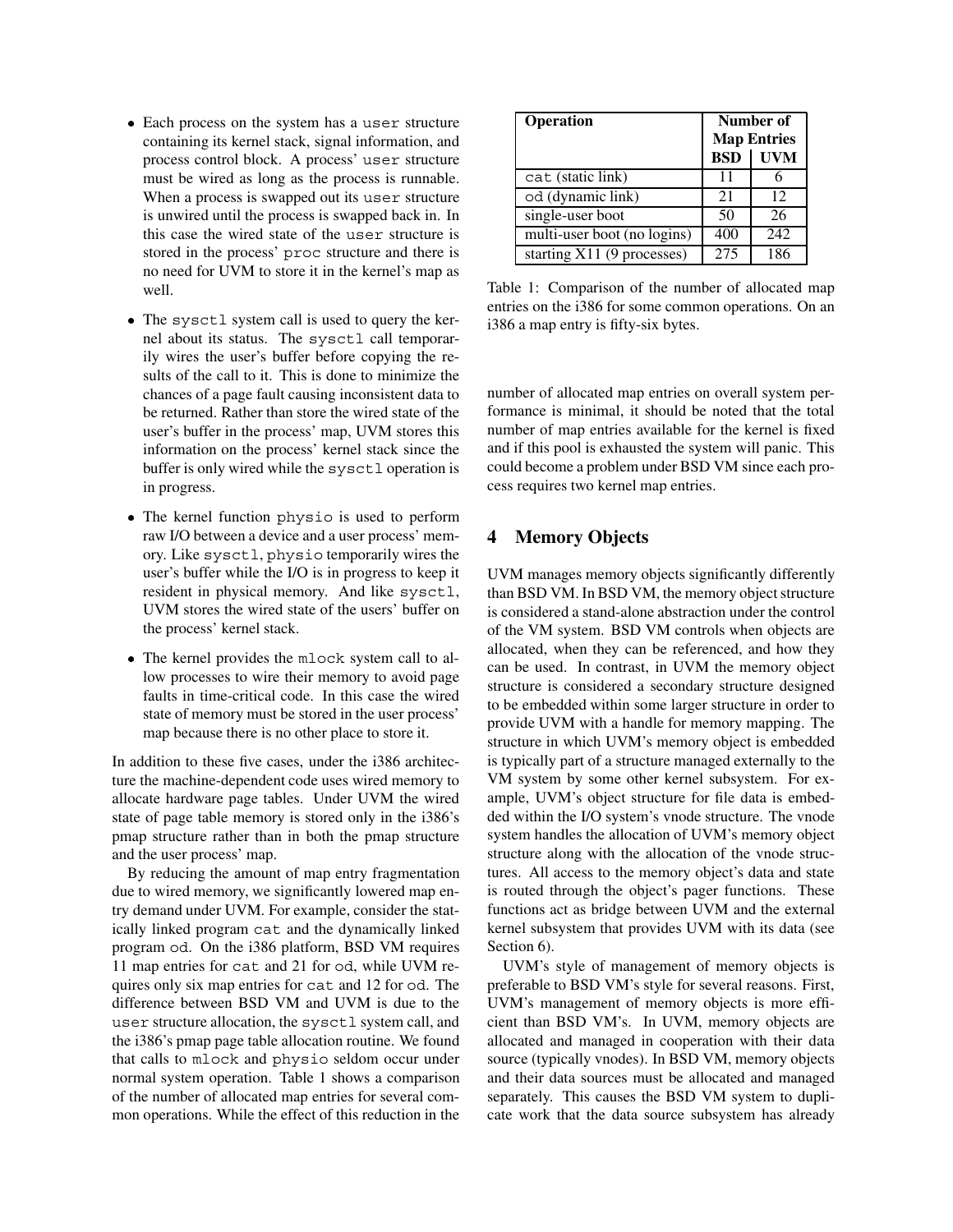performed. BSD VM must allocate more structures and have more object management code than UVM to perform the same operations.

Second, UVM's memory object structure is more flexible than BSD VM's structure. By making the memory object an embeddable data structure, it is easy to make any kernel abstraction memory mappable. Additionally, UVM's routing of object requests through its pager operations gives the external kernel subsystem that generates the memory object's data a finer grain of control over how UVM uses it.

Finally, UVM's memory object management structure creates less conflict between the VM system and external kernel subsystems such as the vnode subsystem. BSD's vnode subsystem caches unreferenced vnodes in physical memory in hopes that they will be accessed again. If vnodes become scarce, then the kernel recycles the least recently used unreferenced vnode. In the same way, the BSD VM system caches unreferenced memory objects. While vnode structures are allocated when a file is opened, read, written, or memory mapped, BSD VM vnode-based memory objects are allocated only when a file is memory mapped. When an unreferenced memory object is persisting in BSD VM's object cache, the VM system gains a reference to the object's backing vnode to prevent it from being recycled out from under it. Unfortunately, this also means that there are times when the most optimal unreferenced vnode to recycle is in BSD VM's object cache, resulting in the vnode system choosing a non-optimal vnode to recycle. Another problem with the BSD VM object cache is that it is limited to one hundred unreferenced objects in order to prevent the VM system from holding too many active references to vnode structures (preventing recycling). If the BSD VM system wants to add an unreferenced object to a full cache, then the least recently used object is discarded. This is less than optimal because the object's vnode data may still be persisting in the vnode system's cache and it would be more efficient to allow the memory object to persist as long as its vnode does.

Rather than having two layers of unreferenced object caching, UVM has only one. Instead of maintaining its own cache, UVM relies on external kernel subsystems such as the vnode system to manage the unreferenced object cache. This reduces redundant code and allows the least recently used caching mechanism to be fairly applied to both vnodes and memory objects. When recycling a vnode, UVM provides the vnode subsystem with a hook to terminate the memory object associated with it. This change can have a significant effect on performance. For example, consider a web server such as Apache that transmits files by memory mapping them and writing them out to the network. If the number of files in the server's working set is below the one-



Figure 2: BSD VM object cache effect on file access

hundred-file limit, then both BSD VM and UVM can keep all the file data resident in memory. However, if the working set grows beyond one hundred files, then BSD VM flushes older inactive objects out of the object cache (even if memory is available). This results in BSD VM being slowed by disk access. Figure 2 shows this effect measured on a 333MHz Pentium-II. To produce the plot we wrote a program that accesses files in the same way as Apache and timed how long it took to memory map and access each byte of an increasing number of files.

## **5 Anonymous Memory**

Anonymous memory is memory that is freed as soon as it is no longer referenced. This memory is referred to as *anonymous* because it is not associated with a file and thus does not have a file name. Anonymous memory is paged out to the swap area when memory is scarce. Anonymous memory is used for a number of purposes in a Unix-like operating system including for zero-fill mappings (e.g., bss and stack), for System V shared memory, for pageable areas of kernel memory, and to store changed pages of a copy-on-write mapping. A significant part of the code used to manage anonymous memory is dedicated to controlling copy-on-write memory. In this section we first present a brief overview of the management of anonymous memory in both BSD VM and UVM. We then describe the improvements introduced in UVM which result in the elimination of swap memory leaks, a more efficient copy-on-write mechanism, and less complex code.

#### **5.1 BSD VM Anonymous Memory**

Creating an anonymous zero-fill mapping under BSD VM is a straight forward process. BSD VM simply al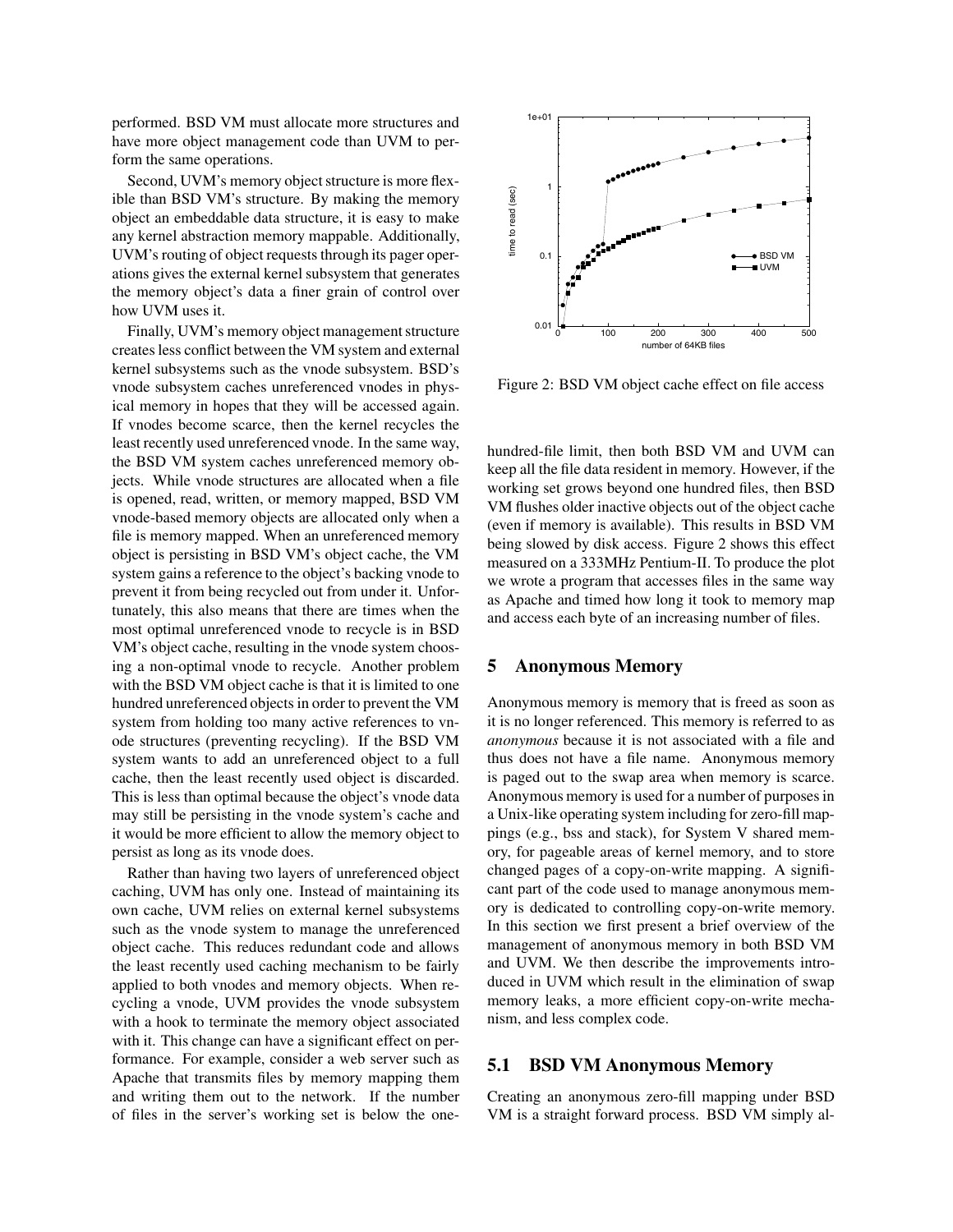locates an anonymous memory object of the specified size and inserts a map entry pointing to that object into a map. On the other hand, the management of copy-onwrite memory under BSD is more complex.

The BSD VM system manages copy-on-write mappings of memory objects by using *shadow objects*. A shadow object is an anonymous memory object that contains the modified pages of a copy-on-write mapped memory object. The map entry mapping a copy-on-write area of memory points to the shadow object allocated for it. Shadow objects point to the object they are shadowing. When searching for pages in a copy-on-write mapping, the shadow object pointed to by the map entry is searched first. If the desired page is not present in the shadow object, then the underlying object is searched. The underlying object may either be a file object or another shadow object. The search continues until the desired page is found, or there are no more underlying objects. The list of objects that connect a copy-on-write map entry to the bottom-most object is called a *shadow object chain*.

The upper row of Figure 3 shows how shadow object chains are formed in BSD VM. In the figure, a threepage file object is copy-on-write memory mapped into a process' address space. The first column of the figure shows how copy-on-write mappings are established. To establish a copy-on-write mapping the BSD VM system allocates a new map entry, sets the entry's needscopy and copy-on-write flags, points the map entry at the underlying object (usually a file object), and inserts it into the target map. The needs-copy flag is used to defer allocating a new memory object until the first write fault on the mapping occurs. Once a write fault occurs, a new memory object is created and that object tracks all the pages that have been copied and modified due to write faults. Under BSD VM, needs-copy indicates that the mapping requires a shadow object the next time the mapped memory is modified. Read access to the mapping will cause the underlying object's pages to be mapped read-only into the target map.

The second column in Figure 3 shows what happens when the process writes to the middle page of the object. Since the middle page is either unmapped or mapped read-only, writing to it triggers a page fault. The VM system's page fault routine must catch and resolve this fault so that process execution can continue. The fault routine looks up the appropriate map entry and notes that it is a needs-copy copy-on-write mapping. It first clears needs-copy by allocating a shadow object and inserting it between the map entry and the underlying file. Then it copies the data from the middle page of the backing object into a new page that is inserted into the shadow object. The shadow object's page can then be mapped read-write into the faulting process' address space. Note



Figure 3: The copy-on-write mechanisms of BSD VM and UVM. In the figures a process establishes a copyon-write mapping to a three page file (the solid black circles represent pages). When the mapping is established the *needs-copy* flag is set. After the first write fault the needs-copy flag is cleared by allocating a shadow object or an amap. If the process forks and more write faults occur additional shadow objects and amaps are allocated.

that the shadow object only contains the middle page. Other pages will be copied only if they are modified.

The third column in Figure 3 shows the BSD VM data structures after the process with the copy-on-write mapping forks a child, the parent writes to the middle page, and the child writes to the right-hand page. When the parent forks, the child receives a copy-on-write copy of the parent's mapping. This is done by write protecting the parent's mappings and setting needs-copy in both processes. When the parent faults on the middle page, a second shadow object is allocated for it (clearing needs-copy) and inserted on top of the first shadow object. When the child faults on the right-hand page the same thing happens, resulting in the allocation of a third shadow object.

#### **5.2 UVM Anonymous Memory**

UVM manages anonymous memory using an extended version of the *anon* and *amap* abstractions first intro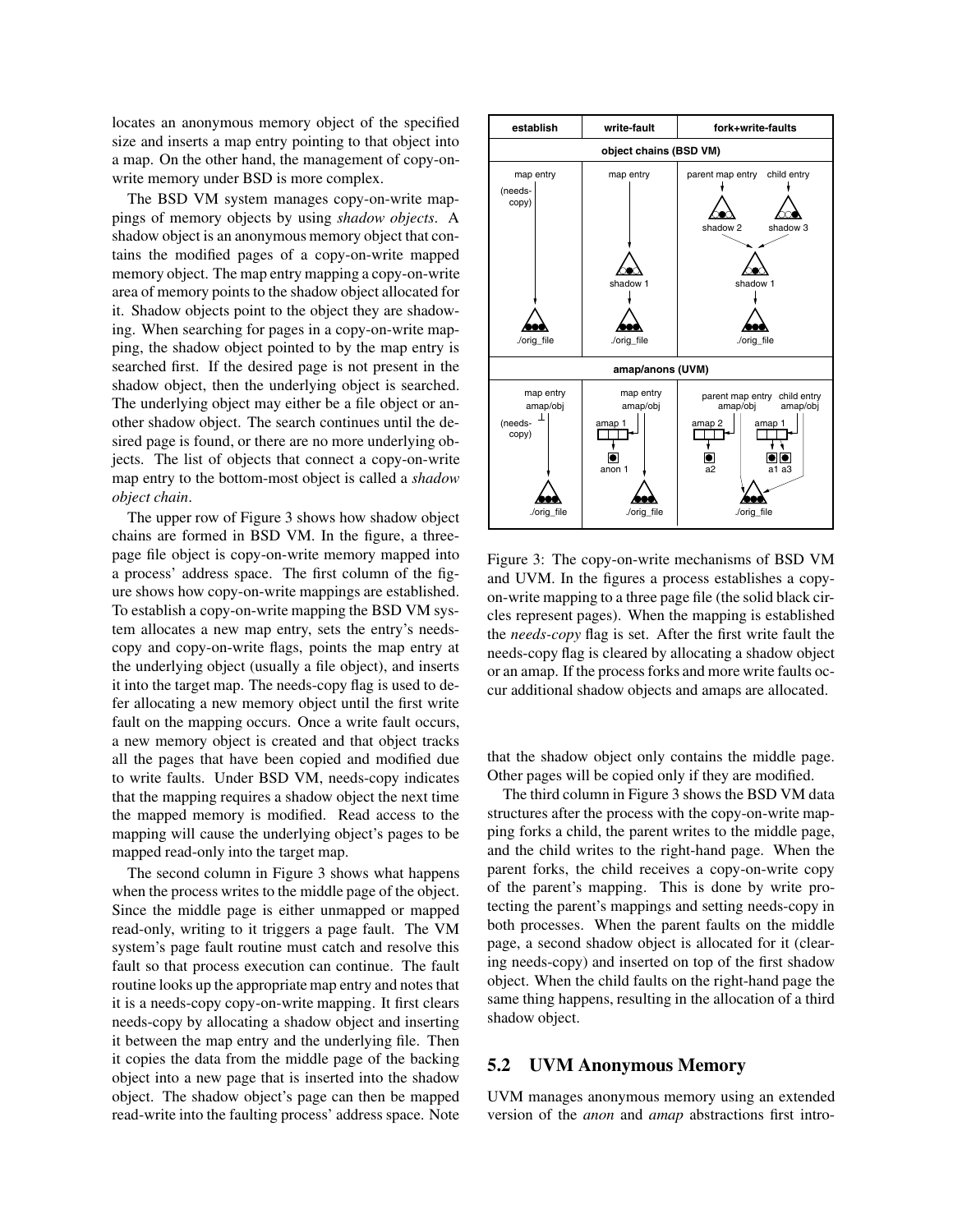duced in the SunOS VM system [4, 9, 13]. An anon is a data structure that describes a single page of anonymous memory, and an amap (also known as an "anonymous map") is a data structure that contains pointers to a set of anons that are mapped together in virtual memory. UVM's amap-based anonymous memory system differs from SunOS' system in four ways. First, UVM's anonymous memory system introduces support for Mach-style memory inheritance and deferred creation of amaps (via the needs-copy flag). Second, in SunOS the anonymous memory system resides below the vnode pager interface and was not designed to be visible to generic VM code. In UVM, we expose the anonymous memory system to the pager-independent code, thus allowing it to be centrally managed and used by all pagers and the IPC and I/O systems. Third, SunOS' pager structure requires that each pager handle its own faults. UVM, on the other hand, has a general purpose page fault handler that includes code to handle anonymous memory faults. Finally, in UVM we separate the implementation of amaps from the amap interface in order to easily allow the amap implementation to change.

In BSD VM, a copy-on-write map entry points to a chain of shadow objects. There is no limit on the number of objects that can reside in a single shadow object chain. UVM, on the other hand, uses a simple two-level mapping scheme consisting of an upper amap anonymous memory layer and a lower backing object layer. In UVM, a copy-on-write map entry has pointers to the amap and underlying object mapped by that entry. Either pointer can be null. For example, a shared mapping usually has a null amap pointer and a zero-fill mapping has a null object pointer.

UVM's anon structure contains a reference counter and the current location of the data (i.e., in memory or on backing store). An anon with a single reference is considered writable, while anons referenced by more than one amap are copy-on-write. To resolve a copyon-write fault on an anon, the data is copied to a newly allocated anon and the reference to the original anon is dropped. The lower row of Figure 3 shows how UVM handles copy-on-write mappings using the same example used for BSD VM. In UVM a copy-on-write mapping is established by inserting a needs-copy copy-onwrite map entry pointing to the underlying object in the target map. When the process with the copy-on-write mapping writes to the middle page the UVM fault routine resolves the fault by first allocating a new amap to clear needs-copy and then copying the data from the backing object into a newly allocated anon. The anon is inserted into the middle slot of the mapping's amap.

The third column in the UVM row of Figure 3 shows the UVM data structures after the process with the copyon-write mapping forks a child process, the parent process writes to the middle page, and the child process writes to the right-hand page. When the parent process forks, the child receives a copy-on-write copy of the parent's mapping. This is done by write protecting the parent's mappings and setting needs-copy in both the parent and child. When the parent process faults on the middle page, a second amap is allocated for it (clearing needscopy and incrementing the reference count of anon 1) and the data is copied from the first anon (still in the original amap) to a newly allocated anon that gets installed in the new amap. When the child process faults on the right-hand page the fault routine clears needscopy without allocating a new amap because the child process holds the only reference to the original amap. The fault routine resolves the child's fault by allocating a third anon and installing it in the child's amap.

## **5.3 Anonymous Memory Comparison**

Both BSD VM and UVM use needs-copy to defer the allocation of anonymous memory structures until the first copy-on-write fault. Thus, in a typical fork operation where the child process immediately executes another program most amap copying and shadow object creation is avoided<sup>3</sup>. In both systems there is a per-page overhead involved in write protecting the parent process' mappings to trigger the appropriate copy-on-write faults. To clear needs-copy under UVM a new amap must be allocated and initialized with anon pointers (adding a reference to each anon's reference counter). To clear needscopy under BSD VM a new shadow object must be allocated and inserted in the object chain. Future write faults require BSD VM to search underlying objects in the chain for data and promote that data to the top-level shadow object. Also, in addition to normal write-fault processing, BSD VM attempts an object collapse operation each time a copy-on-write fault occurs.

BSD VM's kernel data structure space requirements for copy-on-write consist of a fixed-size shadow object and the pager data structures associated with it. The number of pager data structures varies with the number of virtual pages the object maps. Pages are clustered together into swap blocks that can be anywhere from 32KB to 128KB depending on object size. Each allocated swap block structure contains a pointer to a location on backing store. UVM's kernel data structure space requirements for copy-on-write consist of an amap data structure and the anons associated with it. An amap's size is dictated by the amap implementation being used. UVM currently uses an array-based implementation whose space cost varies with the number of virtual pages covered by the amap. This is expensive for

<sup>3</sup>And even this could be avoided with the vfork system call.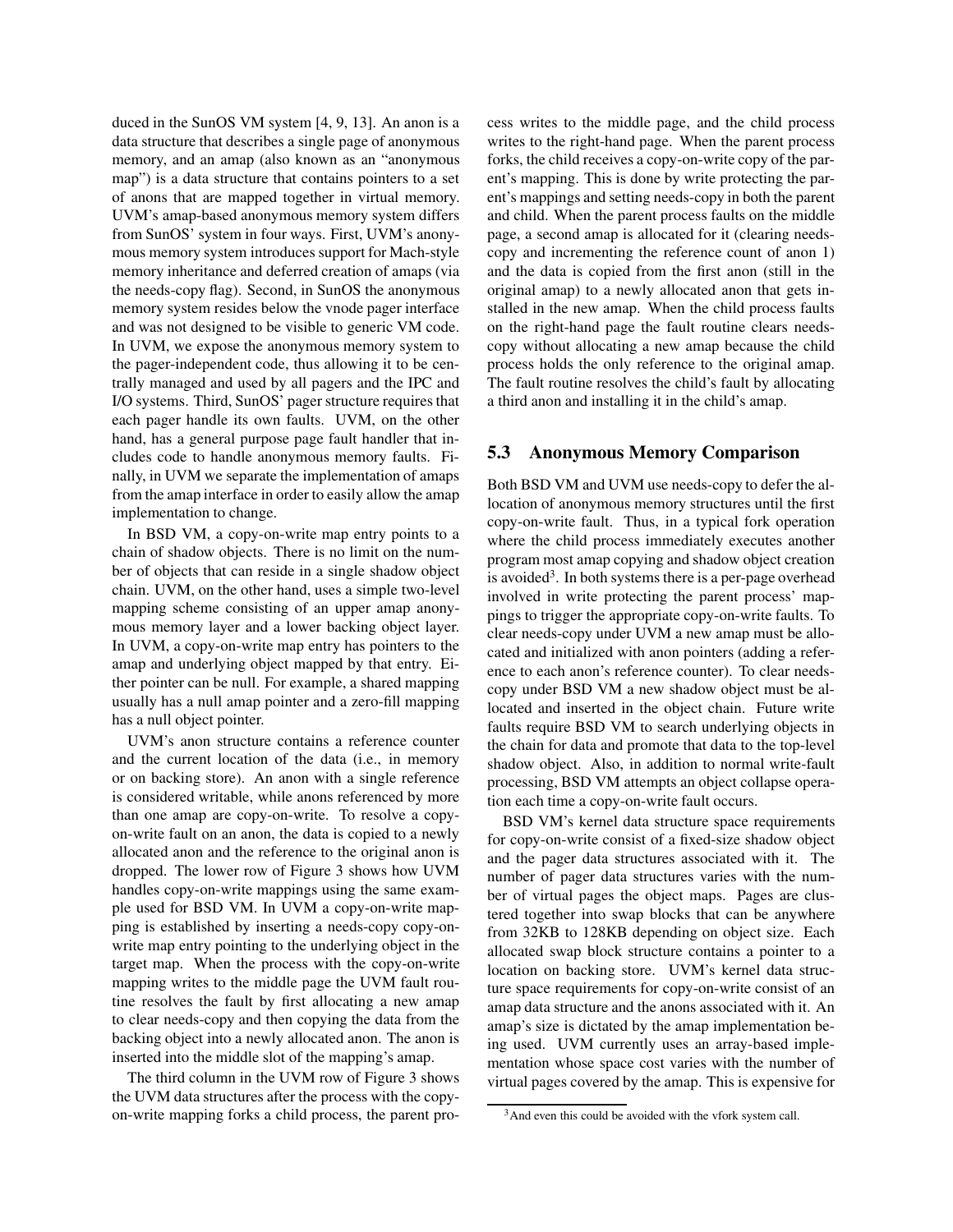larger sparsely allocated amaps, but the cost could easily be reduced by using a hybrid amap implementation that uses both hash tables and arrays. UVM stores swap location information on a per-page basis in anon structures. UVM must store this information on a per-page basis rather than using BSD VM-like swap blocks because UVM supports the dynamic reassignment of swap location at page-level granularity for fast clustered page out (described in Section 6).

There are a number of design problems and shortcomings in BSD VM's anonymous memory system that contributed to our decision to completely replace it with UVM's amap-based anonymous memory system. BSD VM's copy-on-write mechanism can leak memory by allowing pages of memory that are no longer accessible to remain allocated within an object chain. For example, consider the final BSD VM diagram in Figure 3. If the child process exits, then the third shadow object will be freed. The remaining shadow object chain contains three copies of the middle page. Of these three copies only two are accessible — the page in the first shadow object is no longer accessible and should be freed. Likewise, if the child process writes to the middle page rather than exits, then the page in the first shadow object also becomes inaccessible. If such leaks were left unchecked, the system would exhaust its swap space.

Clearly the longer a shadow object chain is, the greater the chance for swap space to be wasted. Although BSD VM cannot prevent shadow object chains from forming, it attempts to reduce the length of a chain after it has formed by collapsing it. BSD VM attempts to collapse a shadow object chain when ever a write fault occurs on a shadow object, a shadow object reference is dropped, a shadow object is copied, or a shadow object pages out to swap for the first time. This work is done in addition to normal VM processing.

Searching for objects that can be collapsed is a complex process that adds extra overhead to BSD VM. To contrast, no collapsing is necessary with UVM because the amap and anon reference counters keep track of when pages should be freed. This allows new features of UVM such as copy-on-write based data movement mechanisms to be implemented more efficiently than under BSD VM.

Another problem with BSD VM's copy-on-write mechanism is that it is inefficient. For example, consider what happens if the child process in Figure 3 writes to the middle page. Under BSD VM, the data in the middle page of shadow object 1 is copied into a new page of shadow object 3 to resolve the fault. This page allocation and data copy are unnecessary. Ideally, rather than copying the data from shadow object 1 to shadow object 3 the middle page from shadow object 1 would simply be reassigned to shadow object 3. Unfortunately this is not possible under BSD VM because the data structure do not indicate if shadow object 1 still needs its page or not. In UVM, writing to the middle page is handled by allowing the child process to directly write to the page in anon 1 (this is allowable because anon 1's reference count is one), thus avoiding the expensive and unnecessary page allocation and data copy.

Finally, the code used to manage anonymous memory under BSD VM is more complex than UVM's amapbased code. BSD VM must be prepared to loop through a multi-level object chain to find needed data. Each object in the chain has its own set of I/O operations, its own lock, its own shadow object, and its own pool of physical memory and swap space. BSD VM must carefully manage all aspects of each object in the chain so that memory remains in a consistent state. At the same time, it needs to aggressively collapse and bypass shadow objects to prevent memory leaks and keep the object chains from becoming too long, thus slowing memory searches. In contrast, UVM can perform the same function using its simple two-level lookup mechanism. Rather than looping through a chain of objects to find data, UVM need only check the amap and then the object layer to find data. Rather than using lists of objects, UVM uses reference counters in amaps and anons to track access to anonymous memory. UVM's new anonymous memory management system has contributed to a noticeable improvement in overall system performance (see Section 8).

## **5.4 Amap Adaptation Issues**

UVM's amap-based anonymous memory system is modeled on the SunOS VM system vnode segment driver anonymous memory system [9, 13]. (Segment drivers in SunOS perform a similar role to pagers in UVM.) While this system is sufficient for SunOS, it required a number of adaptations and extensions in order to function in a BSD environment and to support UVM's new data movement features (described in Section 7). First, SunOS's anonymous memory mechanism is not a general purpose VM abstraction. Instead, it is implemented as a part of the SunOS vnode segment driver. This is adequate for SunOS because copy-on-write and zero-fill memory can be isolated in the vnode layer. However, in UVM parts of the general purpose VM system such as the fault routine and data movement mechanisms require access to amaps. Thus in UVM we have repositioned the amap system as a general purpose machine-independent virtual memory abstraction. This allows any type of mapping to have an anonymous layer.

Second, the BSD kernel uses several mechanisms that are not present in SunOS. In order for UVM to replace BSD VM without loss of function the design of UVM's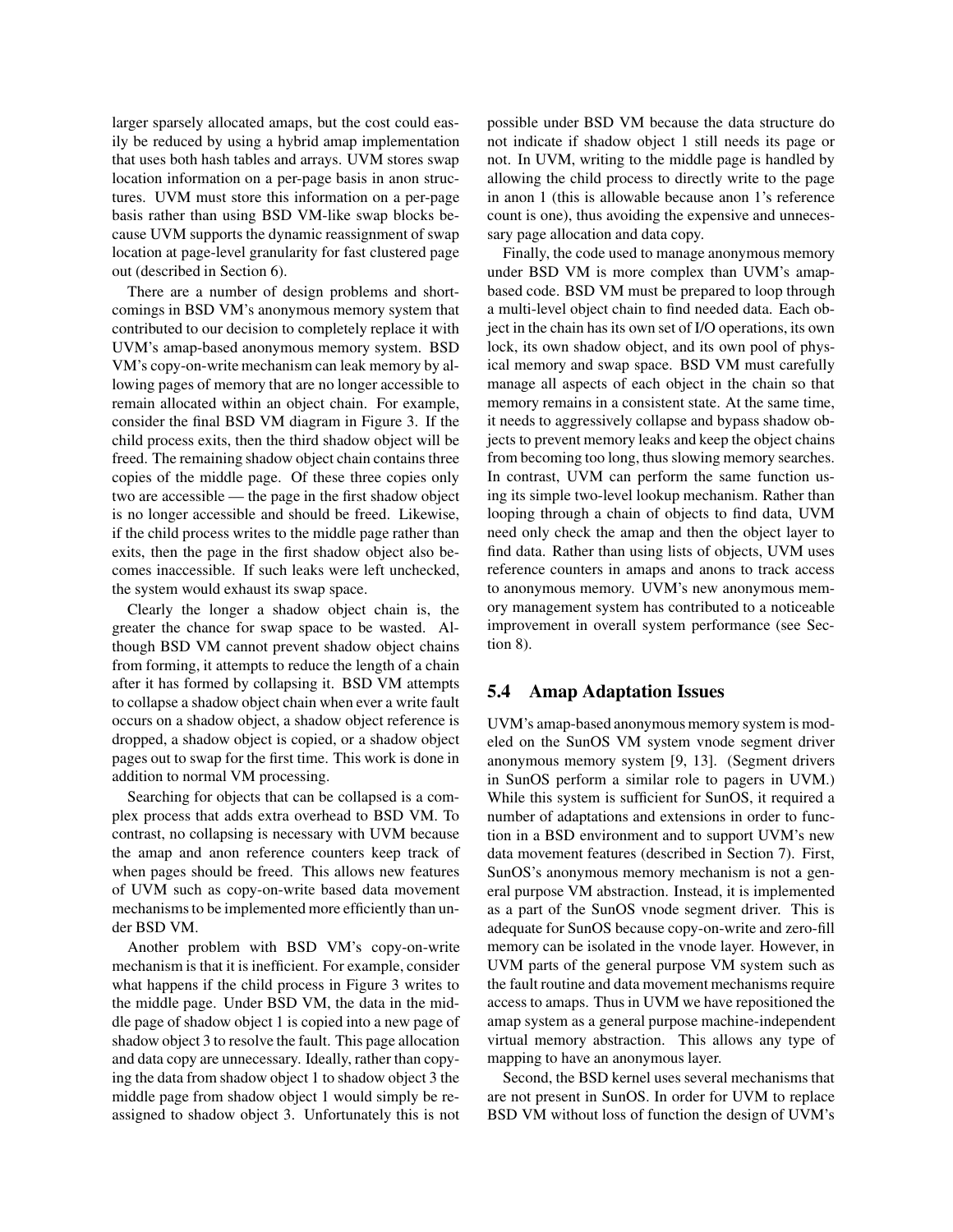amap system must account for these mechanisms. For example, BSD supports the minherit system call. This system call allows a process to control its children's access to its virtual memory. In traditional Unix-like systems (including SunOS) child processes get shared access to a parent's shared mappings and copy-on-write access to the rest of the mappings. In BSD the traditional behavior is the default, however the minherit system call can be used to change this. The minherit system call allows a process to designate the inheritance of its memory as "none," "shared," or "copy." This creates cases such as a child process sharing a copy-onwrite mapping with its parent, or a child process receiving a copy-on-write copy of a parent's shared mapping. In addition to minherit, BSD also uses a mapping's needs-copy flag to defer the allocation of anonymous memory structures until they are needed. SunOS does not have a needs-copy flag. Thus UVM, unlike SunOS, must be prepared to delay the allocation of amaps using needs-copy until they are actually needed. In order to maintain consistent memory for all processes while supporting both minherit and needs-copy, UVM's amap code must carefully control when amaps are created and track when they are shared.

A third area where the adaptation of an amap-based anonymous memory system affected the design of UVM is in the design of UVM's page fault routine. In SunOS, other than the map entry lookup, all of the work of resolving a page fault is left to the segment driver. On the other hand, BSD VM has a general purpose page fault routine that handles all aspects of resolving a page fault other than I/O, including memory allocation, and walking and managing object chains. In fact, the majority of the BSD VM fault routine's code is related to object chain management. Neither of these two styles of fault routine is appropriate for UVM. A SunOS style fault routine forces too much pager-independent work into the pager layer, and as UVM does not use object chaining the BSD VM fault routine is not applicable. Thus, a new fault routine had to be written for UVM from scratch. The UVM fault routine first looks up the faulting address in the faulting map. It then searches the mapping's amap layer to determine if the required data is in there. If not, it then checks the backing object layer for the data. If the data is not there, then an error code is returned. In addition to resolving the current page fault, the UVM fault routine also looks for resident pages that are close to the faulting address and maps them in. The number of pages looked for is controlled by the madvise system (the default is to look four pages ahead of the faulting address and three pages behind). This can reduce the number of future page faults. Table 2 shows the results of this change on an i386 for several sample commands. Note that this mechanism only works for resident pages

| <b>Command</b> | <b>BSD VM</b> | UVM |
|----------------|---------------|-----|
| ls             | 59            | 33  |
| finger chuck   | 128           | 74  |
| CC             | 1086          | 590 |
| man csh        | 114           | 64  |
| newaliases     | 229           | 127 |

Table 2: Page fault counts on an i386 obtained through csh's "time" command. The cc command was run on a "hello world" program.

and thus has a minimal effect on execution time for these non-fault intensive applications. As part of our future work, we plan to modify UVM to asynchronously page in non-resident pages that appear to be useful.

## **6 Pagers**

UVM introduces three important improvements to pagers. The allocation of pager-related data structures has been made more efficient, the pager API has been made more flexible giving the pager more control over the pages it owns, and aggressive clustering has been introduced into the anonymous memory system.

There is a significant difference between the way the pager-related data structures are organized in BSD VM and UVM. In BSD VM the pager requires several separately allocated data structures. The left side of Figure 4 shows these structures for the vnode pager. In BSD VM a memory object points to a vm pager structure. This structure contains pointers to a set of pager operations and a pointer to a pager-specific private data structure (vn pager). In turn, this structure points to the vnode being mapped. In addition to these structures, BSD VM also maintains a hash table that maps a pager structure to the object it backs (note that there is no pointer from the vm pager to the vm object). To contrast, the right side of Figure 4 shows the UVM pager data structures for a vnode. All VM related vnode data is embedded within the vnode structure rather than allocated separately. The pager data structure has been eliminated— UVM's memory object points directly to the pager operations. So, in order to set up the initial mappings of a file the BSD VM system must allocate three data structures (vm object, vm pager, and vn pager), and enter the pager in the pager hash table. On the other hand, UVM does not have to access a hash table or allocate any data structures. All the data structures UVM needs are embedded within the vnode structure.

Another difference between the BSD VM pager interface and the UVM pager interface is in the API used to fetch data from backing store. To get a page of an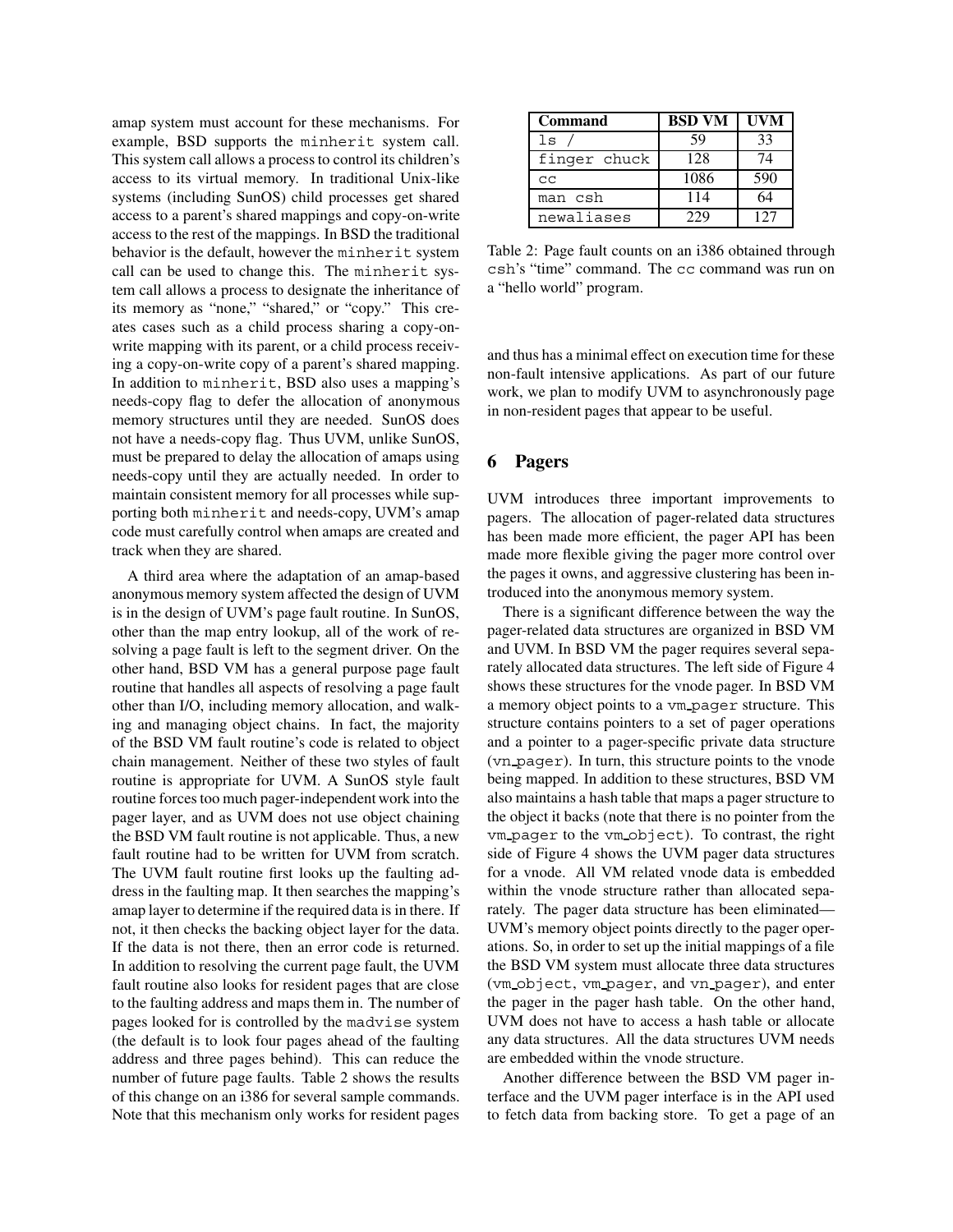

Figure 4: Pager data structures

object's data from backing store in BSD VM, the VM system must allocate a new page, add it to the object, and then request that the pager fill it with data. In UVM, the process fetching the data does not allocate anything, this is left to the pager. If a new page is needed the pager will allocate it itself. This API change allows the pager to have full control over when pages get added to an object. This can be useful in cases where the pager wants to specifically choose which page to put the data in. For example, consider a pager that wants to allow a process to map in code directly from pages in a ROM.

Another difference between the BSD VM pager interface and UVM's pager interface is how UVM handles paging out anonymous memory. One unique property of anonymous memory is that it is completely under the control of the VM system and it has no permanent home on backing store. UVM takes advantage of this property to more aggressively cluster anonymous memory than is possible with the scheme used by BSD VM. The key to this aggressive clustering is that UVM's pagedaemon can reassign an anonymous page's pageout location on backing store. This allows UVM's pagedaemon to collect enough dirty anonymous pages to form a large cluster for pageout. Each page's location on swap is assigned (or reassigned) so that the cluster occupies a contiguous chunk of swap and can be paged out in a single large I/O operation. So, for example if UVM's pagedaemon detects dirty pages at page offsets three, five, and seven in an anonymous object it can still group these pages in a single cluster, while the BSD VM would end up performing three separate I/O operations to pageout the same pages. As a result UVM can recover from page shortages quicker and more efficiently than BSD VM. Figure 5 compares the time it take to allocate anonymous memory under BSD VM and UVM on a 333MHz Pentium-II with thirty-two megabytes of RAM. As the



Figure 5: Anonymous memory allocation time under BSD VM and UVM

allocation size becomes larger than physical memory, the system must start paging in order to satisfy the request. UVM can clearly page the data much faster than BSD VM.

#### **7 Data Movement**

UVM includes three new virtual memory based data movement mechanisms that are more efficient than bulk data copies when transferring large chunks of data [6]. Page loanout allows pages from a process' address space to be borrowed by other processes. Page transfer allows for pages from the kernel or other processes to be inserted into a process' address space easily. Map entry passing allows processes to copy, share, or move chunks of their virtual address space between themselves. We are currently in the process of modifying the kernel's I/O and IPC systems to take advantage of these facilities to reduce data movement overhead.

Page loanout allows a process to safely let a shared copy-on-write copy of its memory be used either by other processes, the I/O system, or the IPC system. The loaned page of memory can come from a memorymapped file, anonymous memory, or a combination of the two. Pages can be loaned into wired pages for the kernel's I/O system, or they can be loaned as pageable anonymous memory for transfer to another process. Page loanout gracefully preserves copy-on-write in the presence of page faults, pageouts, and memory flushes. It also operates in such a way that it provides access to memory at page-level granularity without fragmenting or disrupting the VM system's higher-level memory mapping data structures. An example of where page loanout can be used is when data is transmitted over a socket. Rather than bulk copy the data from the user's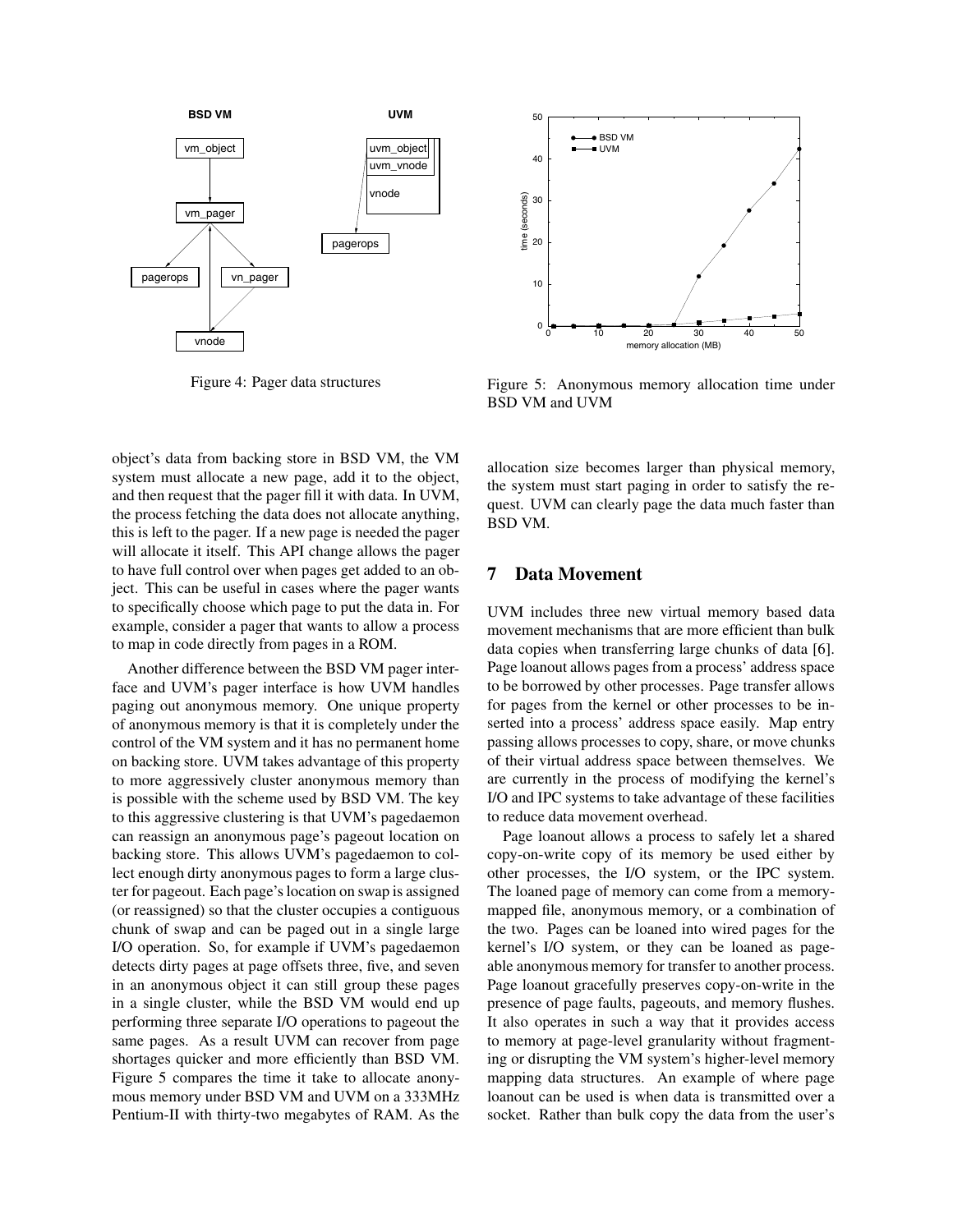memory to the kernel's memory, the user's pages can be directly shared with the socket layer.

Page transfer allows pages of memory from the I/O system, the IPC system, or from other processes to be inserted easily into a process' address space. Once the pages are inserted into the process they become anonymous memory. Such anonymous memory is indistinguishable from anonymous memory allocated by traditional means. Page transfer is able to handle pages that have been copied from another process' address space using page loanout. Also, if the page transfer mechanism is allowed to choose the virtual address where the inserted pages are placed, then it can usually insert them without fragmenting or disrupting the VM system's higher-level memory mapping data structures. Page transfer can be used by the kernel to place pages from other processes, I/O devices, or the kernel directly into the receiving process' address space without a data copy.

Map entry passing allows processes and the kernel to exchange large chunks of their virtual address spaces using the VM system's higher-level memory mapping data structures. This mechanism can copy, move, or share any range of a virtual address space. This can be a problem for some VM systems because it introduces the possibility of allowing a copy-on-write area of memory to become shared with another process. Because map entry passing operates on high-level mapping structures, the per-page cost of map entry passing is less than page loanout or page transfer, however it can increase map entry fragmentation if used on a small number of pages and it cannot be used to share memory with other kernel subsystems that may access pages with DMA. Map entry passing can be used as a replacement for pipes when transferring large-sized data.

The preliminary measurements of UVM's three data movement mechanisms show that VM-based data movement mechanisms improve performance over data copying when the size of the data being transfered is larger than a page. For example, in our tests, single-page loanouts to the networking subsystem took 26% less time than copying data. Tests involving multi-page loanouts show that page loaning can reduce the processing time further, for example a 256 page loanout took 78% less time than copying data. We are currently in the process of applying these mechanisms to real-life applications to determine their effectiveness.

#### **8 Overall UVM Performance**

Replacing the old BSD VM system with UVM has improved both the overall efficiency and overall performance of the BSD kernel. For example, Figure 6 shows the total time it takes for a process with a given amount



Figure 6: Process fork-and-wait overhead under BSD VM and UVM measured on a 333MHz Pentium-II averaged over 10,000 fork-and-wait cycles

| <b>Fault/mapping</b> | <b>BSD VM</b> (usec) | <b>UVM</b> (usec) |
|----------------------|----------------------|-------------------|
| read/shared file     | 24                   | 21                |
| read/private file    | 48                   | 22                |
| write/shared file    | 113                  | 100               |
| write/private file   | 80                   | 67                |
| read/zero fill       | 60                   | 49                |
| write/zero fill      | 6በ                   |                   |

Table 3: Single page map-fault-unmap time on a 333 MHz Pentium II.

of dynamically allocated anonymous memory to fork a child process and then wait for that child process to exit under both BSD VM and UVM. Thus, the plot measures critical VM-related tasks such as creating a new address space, copying the parent's mappings into the child process, copy-on-write faulting, and disposing of the child's address space. In the upper two plots, the child process writes to its dynamically allocated memory once and then exits (thus triggering a copy-on-write fault). In the lower plots the child exits without accessing the data. In both cases UVM clearly out performs BSD VM.

Another example of UVM's performance gain is shown in Table 3. The table shows the time (averaged over 1 million cycles) it takes to memory map a page of memory, fault it in, and then unmap the page. UVM outperforms BSD VM in all cases. Note that read faults on a private mapping under BSD VM are more expensive that shared read faults because BSD VM allocates a shadow object for the mapping (even though it is not necessary).

NetBSD users have also reported that UVM's improvements have had a positive effect on their applications. This is most noticeable when physical memory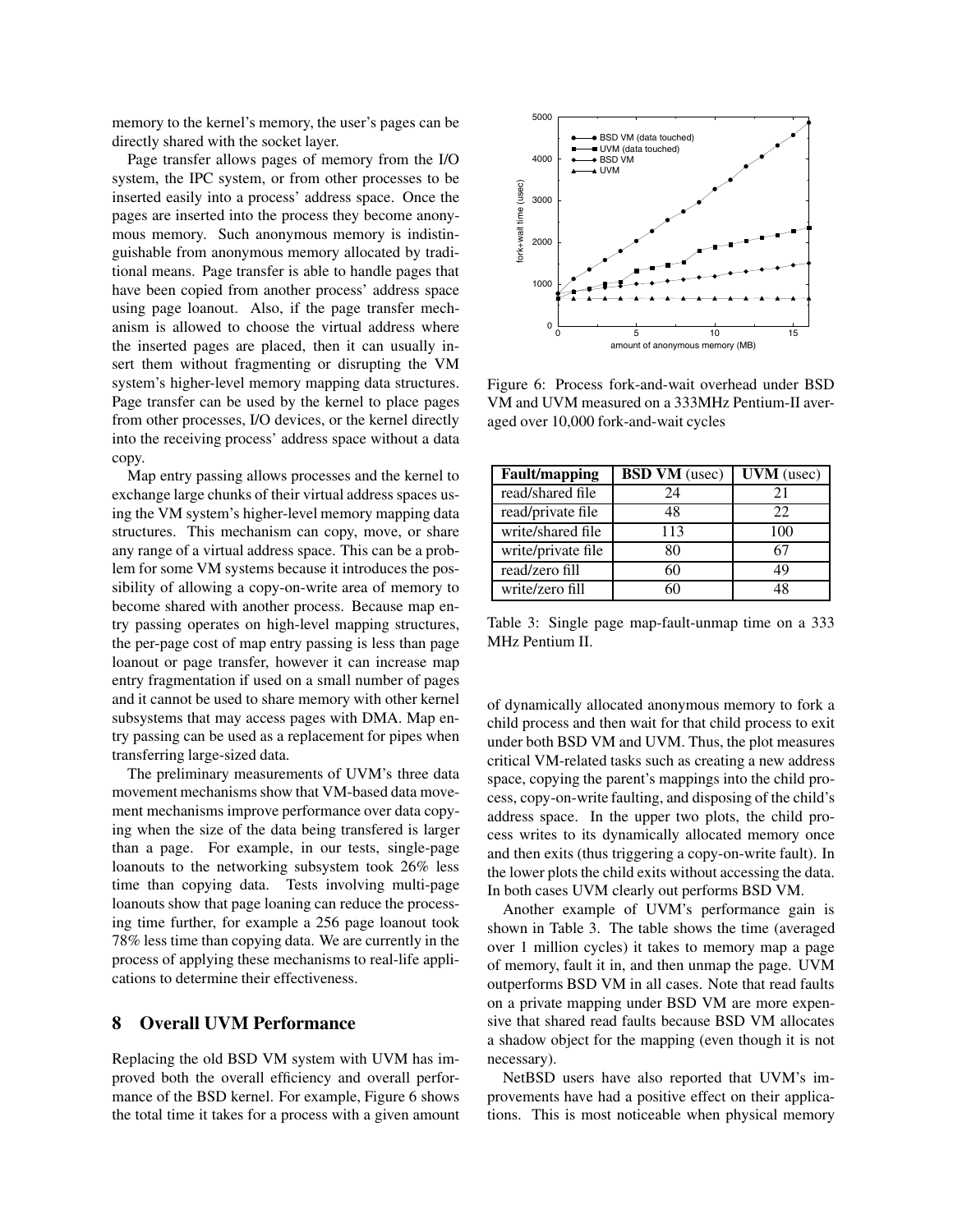becomes scarce and the VM system must page out data to free up memory. Under BSD VM this type of paging causes the system to become highly unresponsive, while under UVM the system slows while paging but does not become unresponsive. This situation can occur when running large virtual memory intensive applications like a lisp interpreter, or when running a large compile job concurrently with an X server on a system with a small amount of physical memory. In addition to improved responsiveness during paging, users of older architectures supported by NetBSD have noticed that applications run quicker. For example, the running time of  $/etc/rc$ was reduced by ten percent (ten seconds) on the VAX architecture.

## **9 Related Work**

In UVM, we have focused our efforts on exploring key data structures and mechanisms used for memory management. There has been little recent work in this area, but there has been a lot of work on extensible operating system structure. With UVM, we have created a VM system that is tightly coupled and contains global optimizations that produce a positive impact on system performance. On the other hand, a goal of extensible operating systems is to allow an operating system's functions to be partitioned and extended in user-specified ways. This can be achieved in a number of ways including providing a hardware-like interface to applications (Exokernel [11]), allowing code written in a type safe language to be linked directly into the kernel (SPIN [1]), and allowing software modules to be connected in vertical slices (Scout [14, 19]). While the data structures and mechanisms used by UVM are orthogonal to operating system structure, the effect of extensibility on the tightly coupled global optimizations provided by UVM is unclear. It may be possible to load UVM-like memory management into these systems, for example recent work on the L4 microkernel [10] has shown that a port of Linux to L4 can run with a minimal performance penalty. However, interactions with other extensions may have an adverse effect.

The two virtual memory systems most closely related to UVM are the Mach VM system [18] and the SunOS VM system [4, 9, 13]. Since BSD VM is based on Mach VM, most of the discussion of BSD VM in this paper applies to both VM systems (and to a lesser extent the FreeBSD VM system). As described in Section 5 UVM incorporates and extends parts of SunOS VM's anonymous memory management mechanism. Dyson and Greenman took a different approach to improving the BSD VM data structures in FreeBSD by keeping the same basic structure but eliminating the unnecessary parts of the Mach VM system that BSD inherited [16]. The Linux VM system [21] provides a generic threelevel page table based interface to underlying memory management hardware rather than a function-based API like Mach's pmap. All anonymous memory functions are managed through the page table. This is limiting because it does not provide a high-level abstraction for an anonymous page of memory, and it prevents page tables from being recycled when physical memory is scarce. Recent work on virtual memory support for multiple page sizes [8] allows better clustering of I/O operations similar to UVM's aggressive clustering of anonymous memory for page out. However, with large pages data must be copied into a physically contiguous block of memory before it can be paged out. UVM can dynamically reassign anonymous memory's swap location using normal sized pages without copying the data.

Other recent work has focused on zero-copy data movement mechanisms. IO-Lite [15] is a unified buffering system based on Fbufs [7]. IO-Lite achieves zerocopy by forcing all buffers to be immutable once initialized and forcing all I/O operations to be in terms of buffer aggregates. IO-Lite does not interact well with memory-mapped files and is not integrated with a VM system. Solaris zero-copy TCP [5] uses a new low-level pmap API and ATM hardware support to provide zerocopy TCP without effecting higher-level VM code. The L4 microkernel [10] provides granting (remap), mapping, and unmapping primitives to threads to allow for fast VM-based data movement, but it leaves issues such as copy-on-write for higher-level software such as its Linux server. Finally, the Genie I/O subsystem [3] includes mechanisms that allow an operating system to emulate a copy-based API with VM-based mechanisms. Genie's mechanisms could be applied to UVM if such support is desired.

#### **10 Conclusions and Future Work**

In this paper we introduced UVM, a new virtual memory system for the BSD kernel. Key aspects of UVM's design include:

- The reuse of BSD VM's machine-dependent layer. This allowed us to focus on the machineindependent aspects of UVM without getting bogged down in machine-specific details. This reuse made porting UVM to architectures supported by BSD VM easy.
- The repartitioning of VM functions in more efficient ways. For example, we combined BSD VM's two-step mapping process into a more efficient and secure single step mapping function, and we broke BSD VM's unmapping function up into smaller